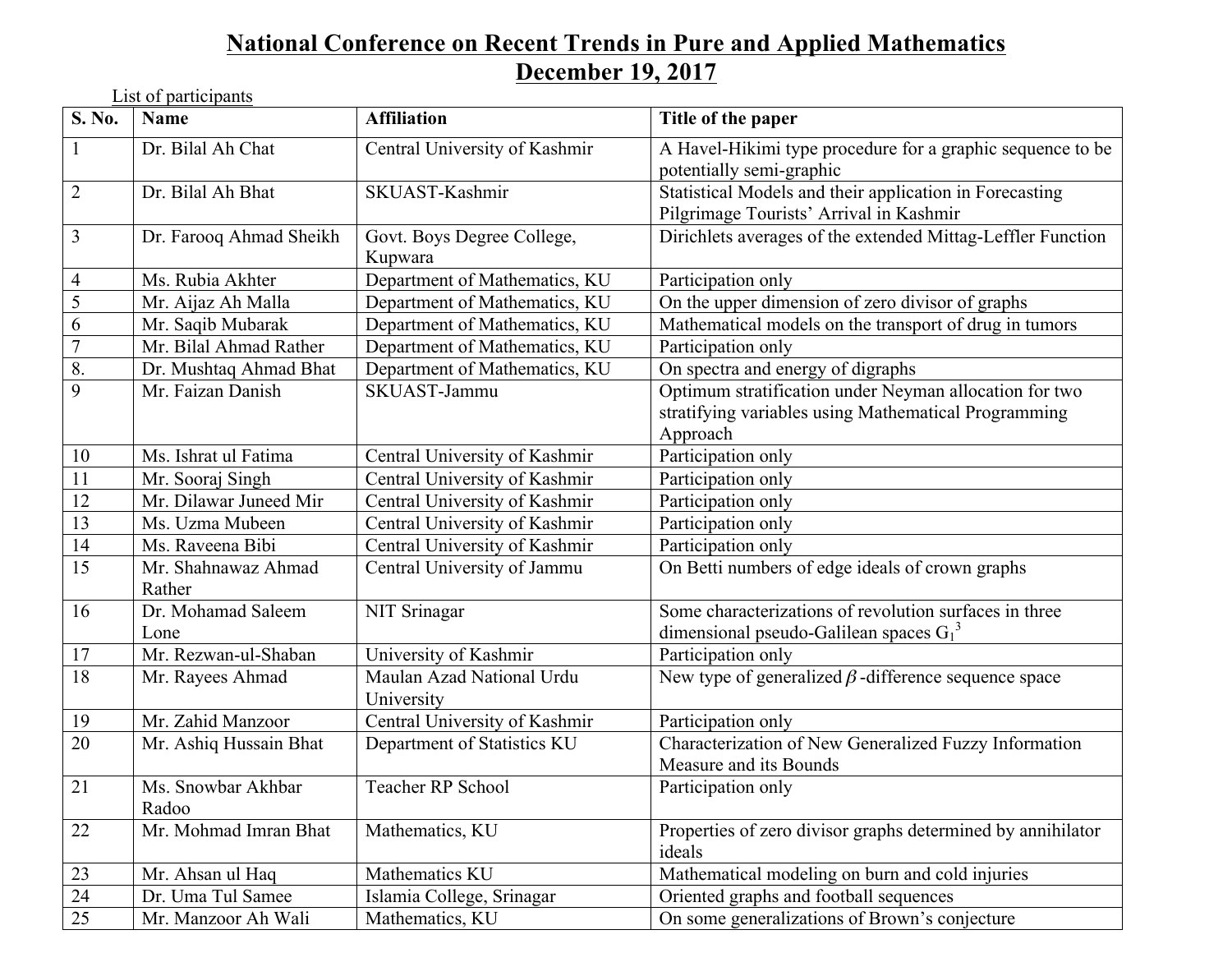| 26              | Mr. Irfan Ahmed Faiq    | NIT Srinagar                    | Location of zeros of polynomials                             |
|-----------------|-------------------------|---------------------------------|--------------------------------------------------------------|
| $\overline{27}$ | Mr. Mehrah Ahmad Lone   | NIT Srinagar                    | Hemislant submanifolds of cosympetic manifolds               |
| 28              | Mr. Hamidullah Khanday  | H S Kuller, Pahalgam            | Participation only                                           |
| 29              | Mr. Mudasir Ahmad Malik | Mathematics, KU                 | Participation only                                           |
| 30              | Ms. Bisma Zahoor        | Mathematics, KU                 | An iterative algorithm for solving a class of variational    |
|                 |                         |                                 | inclusions in Banach spaces                                  |
| 31              | Ms Sumeera Shafi        | Mathematics, KU                 | Perturbed Mann iterative scheme for a class of variational   |
|                 |                         |                                 | inclusions                                                   |
| 32              | Mr. Sameer Ah Dar       | Statistics, KU                  | Participation only                                           |
| $\overline{33}$ | Mr. Showkat Ah Dar      | <b>Statistics KU</b>            | Participation only                                           |
| 34              | Mr. Mohamad Altaf Dar   | <b>Statistics KU</b>            | Participation only                                           |
| $\overline{35}$ | Mr. Adil Rahid          | <b>Statistics KU</b>            | A new continuous lifetime distribution for parallel system:  |
|                 |                         |                                 | Model, properties and applications                           |
| 36              | Ms. Saima Manzoor       | <b>Statistics KU</b>            | Properties of new generalized useful Fuzzy information       |
|                 |                         |                                 | measure                                                      |
| 37              | Ms. Safina Peerzada     | <b>Statistics KU</b>            | Properties of new generalized fuzzy information measure      |
| 38              | Mr. Bilal Ah Bhat       | <b>Statistics KU</b>            | Characterization of new generalized weighted (useful)        |
|                 |                         |                                 | residual entropy                                             |
| 39              | Mr. Zahoor Ahmad        | <b>Statistics KU</b>            | A new four parameter discrete distribution with applications |
| $\overline{40}$ | Dr. Hilal Ah Ganai      | Govt. H.S. School Chandoosa     | Sum of signless Laplacian eigenvalues of a graph             |
|                 |                         | Baramulla                       |                                                              |
| 41.             | Mr. Aijaz Ahmad Wani    | Mathematics KU                  | On an integral inequality of M.A. Malik                      |
| $\overline{42}$ | Mr. Imtiaz Hussain Dar  | Mathematics KU                  | On some inequalities concerning rate of growth of            |
|                 |                         |                                 | polynomials                                                  |
| 43              | Ms. Rehana              | Govt H S School Tral            | Participation only                                           |
|                 | Faheem                  |                                 |                                                              |
| 44              | Dr. Shakeel Ahmed       | GDC Handwara                    | On some new type of generating functions of Generalized      |
|                 |                         |                                 | Poission-Charlier polynomials                                |
| 45              | Mr. Abrar Ahmad         | Mathematics KU                  | Participation only                                           |
| $\overline{46}$ | Ms. Uzma Jan            | <b>Staitstics KU</b>            | Baysian approach in estimation of scale parameter for the    |
|                 |                         |                                 | Laplace distribution                                         |
| 47              | Ms. Kawsar Fatima       | <b>Statistics KU</b>            | A new generalized standard inverted exponential              |
|                 |                         |                                 | distribution with application to life time data              |
| 48              | Ms. Saima Nazir Naqash  | <b>Statistics KU</b>            | Structural Properties of Exponentiated Generalized Inverse   |
|                 |                         |                                 | Rayleigh Distribution                                        |
| 49              | Mr. Sofi Mudasir        | <b>Statistics KU</b>            | On weighted generalized inverse Weibull distribution         |
| 50              | Dr. Nadeem Ah Dar       | Govt H S School Kaprin, Shopian | Generalized Derivations in Rings with Involution             |
| 51              | Dr. Shahoor Khan        | <b>GDC</b> Surankote            | Niloptent Values in Prime Rings with Generalized             |
|                 |                         |                                 | Derivations                                                  |
| 52              | Mr. Muneer Nabi         | <b>CUK</b>                      | Participation only                                           |
| 53              | Dr. Namreen Rasool      | SP College Srinagar             | Mathematical modeling on conservation and production of      |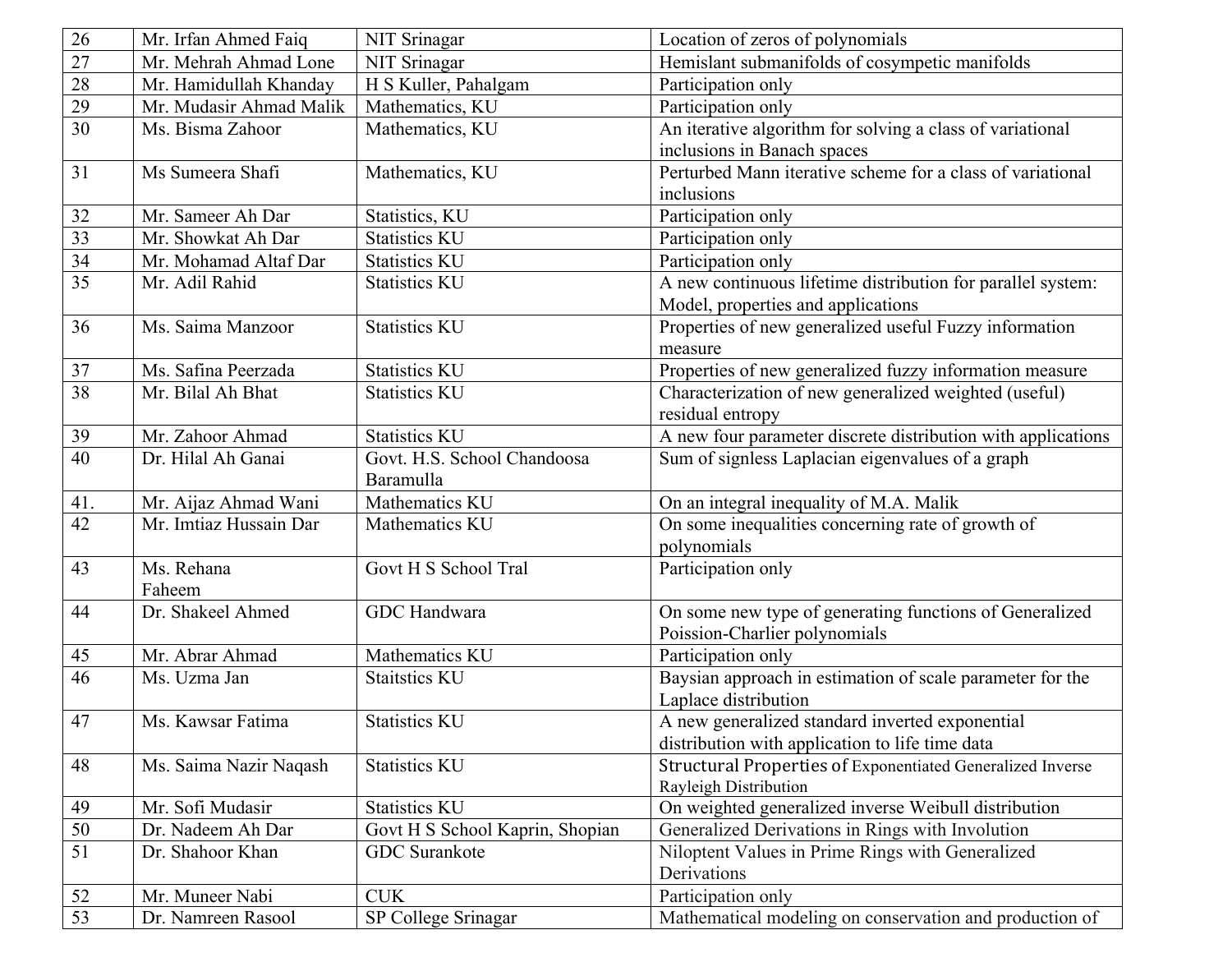|                 |                        |                                     | animal species                                              |
|-----------------|------------------------|-------------------------------------|-------------------------------------------------------------|
| 54              | Ms. Sakeena Bano       | <b>CUK</b>                          | Participation only                                          |
| 55              | Dr. M. Iqbal Bhat      | Mathematics, South Campus, KU       | Participation only                                          |
| 56              | Ms. Lubna Wali         | NIT Srinagar                        | A Remark on Cauchy's Classical Theorem for Polynomials      |
| 57.             | Mr. Sabzar Ah Mir      | <b>SKUAST-K</b>                     | Some robust ratio type estimation in simple random          |
|                 |                        |                                     | sampling using Huber M estimation in survey sampling        |
| 58              | Dr. Aasma Rafiq        | Mathematics KU                      | Mathematical models for drug diffusion in human tissues     |
| $\overline{59}$ | Dr. Kaisar Ahmad       | <b>Statistics KU</b>                | Classical and Bayesian estimation for Erlang distribution   |
|                 |                        |                                     | and its Applications                                        |
| 60              | Dr. Khursheed Ah Bhat  | Statistics, School Education        | Efficiency improvement in biological modeling by            |
|                 |                        |                                     | orthogonal regression                                       |
| 61              | Dr. S. Maqbool         | <b>SKUAST-K</b>                     | A class of Modified Ratio Estimator using Co-efficient of   |
|                 |                        |                                     | Kurtosis and Tri-Mean                                       |
| 62              | Dr. Imtiyaz Qayoom     | <b>SKUAST-K</b>                     | Statistical Models and Their Application in Predicting Fish |
|                 |                        |                                     | Production of Jammu and Kashmir State                       |
| 63              | Ms. Asifa Ali          | Kashmir University, Library Science | Attitudes of Students towards Information Technology and    |
|                 |                        |                                     | Applied Mathematics in Kashmir Valley                       |
| 64              | Ms. Asifa Wali         | <b>SKUAST-K</b>                     | Morphometry and length-weight study on rainbow trout        |
|                 |                        |                                     | Oncorhynchus mykiss Walbaum, 1792 (Salmoniformes:           |
|                 |                        |                                     | Salmonidae) from Kashmir using Regression Analysis          |
| 65              | Ms. Ishrat Mohamad     | <b>SKUAST-K</b>                     | Application of Statistical Techniques in comparing          |
|                 |                        |                                     | reproductive characteristics in farmed and wild females of  |
|                 |                        |                                     | Scale carp, Cyprinus carpio var communis during spawning    |
|                 |                        |                                     | season in Kashmir                                           |
| 66              | Mr. Adil Hussain Malik | Mathematics KU                      | Participation only                                          |
| 67              | Mr. Ab. Rashid Mir     | Govt HSSchool Paimas Budgam         | Participation only                                          |
| 68              | Mr. Bilal Ahmad Para   | Statistics, KU                      | A New Generalization of Fisk distribution with Applications |
|                 |                        |                                     | in Engineeringand Medical Science                           |
| 69.             | Ms. Insha Ali          | Bemina                              | Participation only                                          |
| 70.             | Dr. Tanveer Ah Tarray  | IUST, Awantipora                    | A NIMBLE TWO - STAGE STRATIFIED                             |
|                 |                        |                                     | RANDOMIZED RESPONSE STRATEGY                                |
| 71              | Ms. Sadiqa Shafiq      | University of Kashmir, Home Sc      | Participation only                                          |
| $72\,$          | Ms. Sabiha Yaqoob      | Kashmir Universty, H Scie.          | Participation only                                          |
| 73.             | Ms. Tawheeda Yasin     | University of Kashmir               | Participation only                                          |
| 74.             | Ms. Shahazada Akhtar   | University of Kashmir, Hom Sc       | Participation only                                          |
| $75\,$          | Dr. Tariq Raja         | <b>SKUAST-K</b>                     | On Ratio type Estimators in Stratified Sampling             |
| 76              | Dr. Suriya Jabeen      | SP College, Srinagar                | Entropy analysis of size biased generalized gamma           |
|                 |                        |                                     | distribution                                                |
| 77              | Prof. Mushtaq A Zargar | SP College, Srinagar                | Participation only                                          |